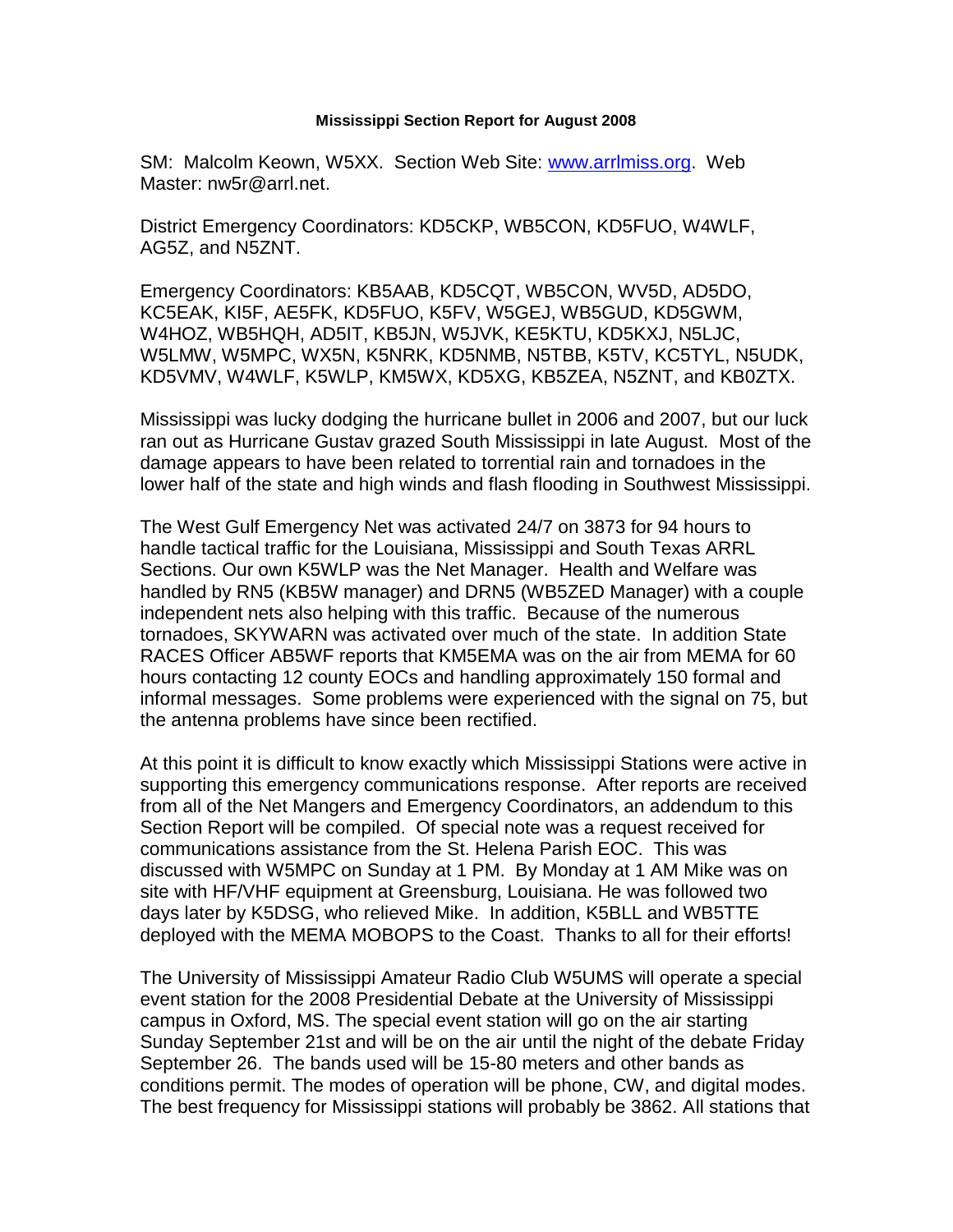make contact with the special event station will receive a special QSL card commemorating the event. No SASE required. For more information on the special event station email UMARC at [w5ums@yahoo.com.](mailto:w5ums@yahoo.com) For more information on the debate go to the **official debate website**.

W5ED notes that http://aa9pw.com/radio/ is an outstanding tool to use when studying for an amateur license. Most sites allow the student to take sample tests over the length and breadth of the FCC questions used in the license class they are attempting to obtain. The questions are therefore random in nature. There may be other sites out there that will let you do the same thing, but of those sites W5ED has checked, only the AA9PW site allows the student to select both random tests and tests for only certain elements that they may be studying or having trouble with. For example, if the student is having trouble with the element that deals with safety they can select only that element and all the possible questions that the student might be exposed to on the exam will appear so that they can work only on that element. (from the Meridian ARC Spark Gap).

W5WAF and K5VXV had a nice front page write up in the Vicksburg Evening Post regarding CoCoRaHS, the Community Collaborative Rain, Hail, Snow Network now active in Mississippi. Volunteers are asked to post their rainfall amounts daily. For more information go to http://wwwcocorahs.org.

W5MPC reports that this summer he signed a contract with the ARRL to author a publication that will be called *The ARRL Storm Spotter's Handbook.* This handbook will be a resource for amateur radio operators that are volunteer storm spotters. This book will contain information on training, equipment, safety, information specific to tornadoes, hurricanes, wildfires, floods, and winter weather, what to do during the storm, and what to do after the storm. The manuscript is due to the editor in June 2009. Over the next several months Mike will be looking to other amateur radio storm spotters to talk with them about their experiences and what they have learned. He is also looking for anyone that has pictures of severe weather that they would be willing to share and contribute. If anyone would like to help please contact Mike at [w5mpc@arrl.net.](mailto:w5mpc@arrl.net)

Delta Division Legislation Action (DLAC) Chairman N5TBB reminds us that the Legislative Action Program (LAP) was organized by the ARRL Board to make it possible for League members to promote and protect Amateur Radio through coordinated political action at the Federal level. In short - League members will have a stronger voice in Washington through this effort.

The program is ARRL Division wide, with each division having a DLAC, who appoints Legislative Action Coordinator (LAC) in each state. The DLAC or the LAC (WB5ASP in Mississippi) then appoints Legislative Action Assistants (LAA) in each congressional district. The current appointees for Mississippi Districts 1 through 3 are W5FF, KA5HPD, and K5DWI, respectively. In Mississippi we are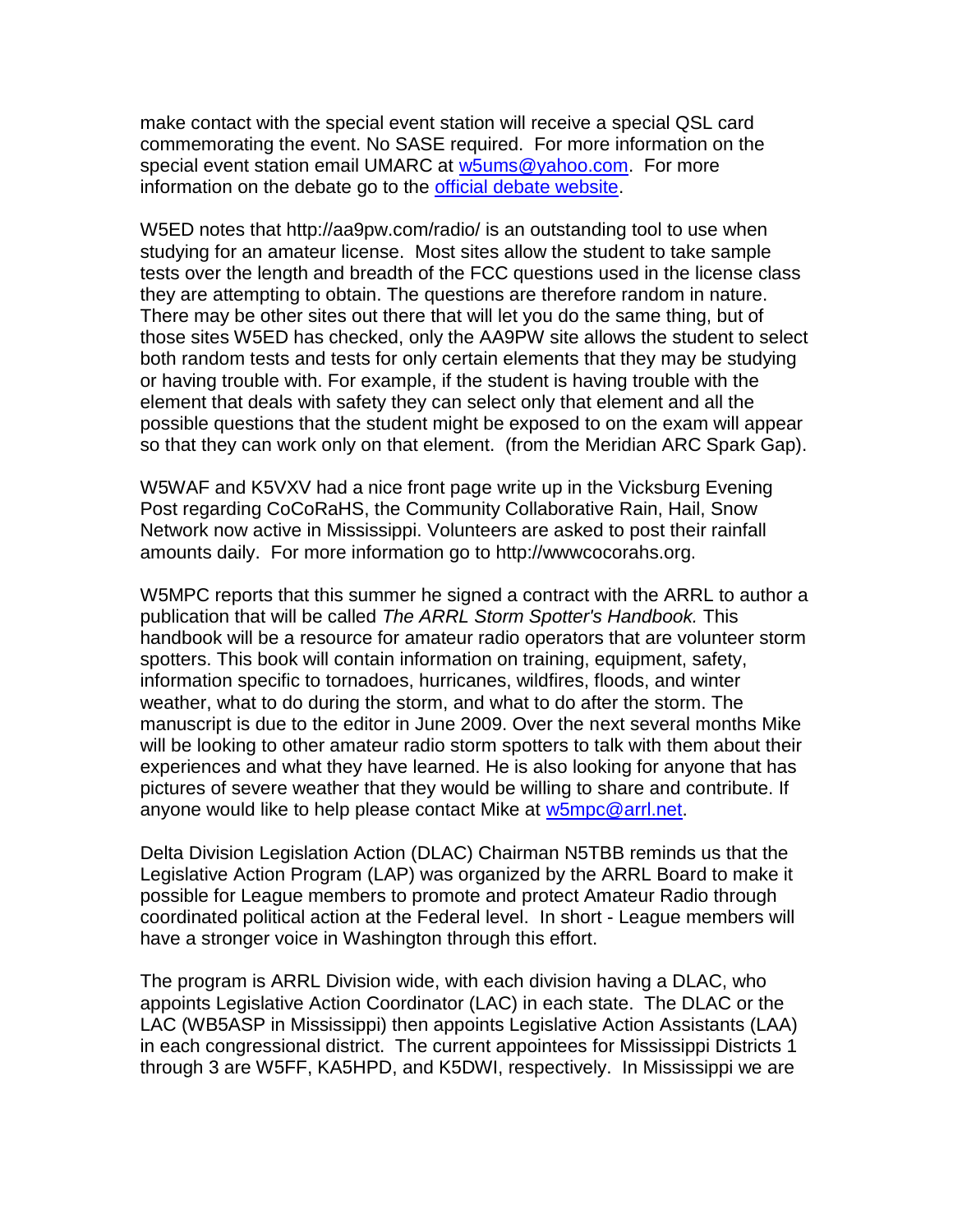in need for a LAA in Congressional District 4 (Southeast Mississippi including Hattiesburg and the Coast).

This is not a time consuming position. The appointee will be asked to write letters from time to time and have at least one face-to-face visit with your congressman when he is in your area. Amy says she is working with ARRL HQ now to develop some material to put in each congressman's hands.

The Delta Division made 42 contacts last year. The LAP, as a whole, wrote over 600 letters. This is a very important endeavor. We want our Senators and Representatives to know that Amateur Radio is a valuable resource. If you are interested in helping send an email to [amy@bullock.org.](mailto:amy@bullock.org)

Itawamba County EC KB5NMB reports that the EOC Station move to new quarters has been completed including having to relocate a 50 ft tower. Those helping with the move were W5RDP, N5FP, KE5MAT, K5SEH, N5SPG, and KB5NMB. Also NE MS DEC/Alcorn County EC WB5CON notes that 51 were in attendance at the SKYWARN lass in Corinth! Good Show.

Welcome to new Mississippi Hams: KE5VUZ, William – Gulfport; KE5VVA, Blake – Saucier; KE5VXO, Jamey – Corinth; KE5WAC, Cheryl – Crystal Springs; KE5WAD, Anthony – Pearl; KE5WAU, Kaitlyn – Gulfport; KE5WAV, James – Gulfport; KE5WAW, James – Gulfport; KE5WAZ, Brent – Gulfport; KE5WBA, Daniel – Gulfport; KE5WBB, Betty – Gulfport; KE5WBC, Curtis – Gulfport; KE5WBD, Cecile – Gulfport; KE5WBE, Patricia – Gulfport; KE5WBF, Elizabeth – Gulfport; KE5WBG, Bradley – Ocean Springs; KE5WBH, Elizabeth – Gulfport; and KE5WBI, Christopher – Gulfport.

Also welcome to KE5KTU as EC for Hinds County

Congratulations to the following on their upgrades: KC5BQM, Dumas; N2PKW, Ocean Springs; KE5TPQ, Hernando; KE5UBV, Madison; KE5VBT, Okolona; KE5VRN, Dundee; KE5VXP, Dumas; KE5VXQ, Dumas; N4XFJ, Brandon; and KB5ZKU, Mize.

Also congratulations to K5CID, who completed ARRL ECC-001 and ECC-002, and KE5PYM, who completed ECC-001. Also congrats to the new officers of the Ole Miss ARC N5RB, President, W5MOC, VP, WB5VYH, Treasurer, and W5JMO and K5DSG, station and repeater trustees, respectively.

Welcome to new ARRL members: KE5JQZ, New Albany; KA5LGP, Jackson; AA5ME, Saucier; KE5OWY, Madison; KE5PXD, Ocean Springs; AB5TT, Petal; KE5UIH, Gulfport; KE5ULW, Poplarville; KE5UTI, Ripley; KC5VTN, Vicksburg; KE5VUZ, Gulfport; and KE5WBE, Gulfport. Our section membership dropped to 992 from 1000 during August. It's time to go to work again, folks!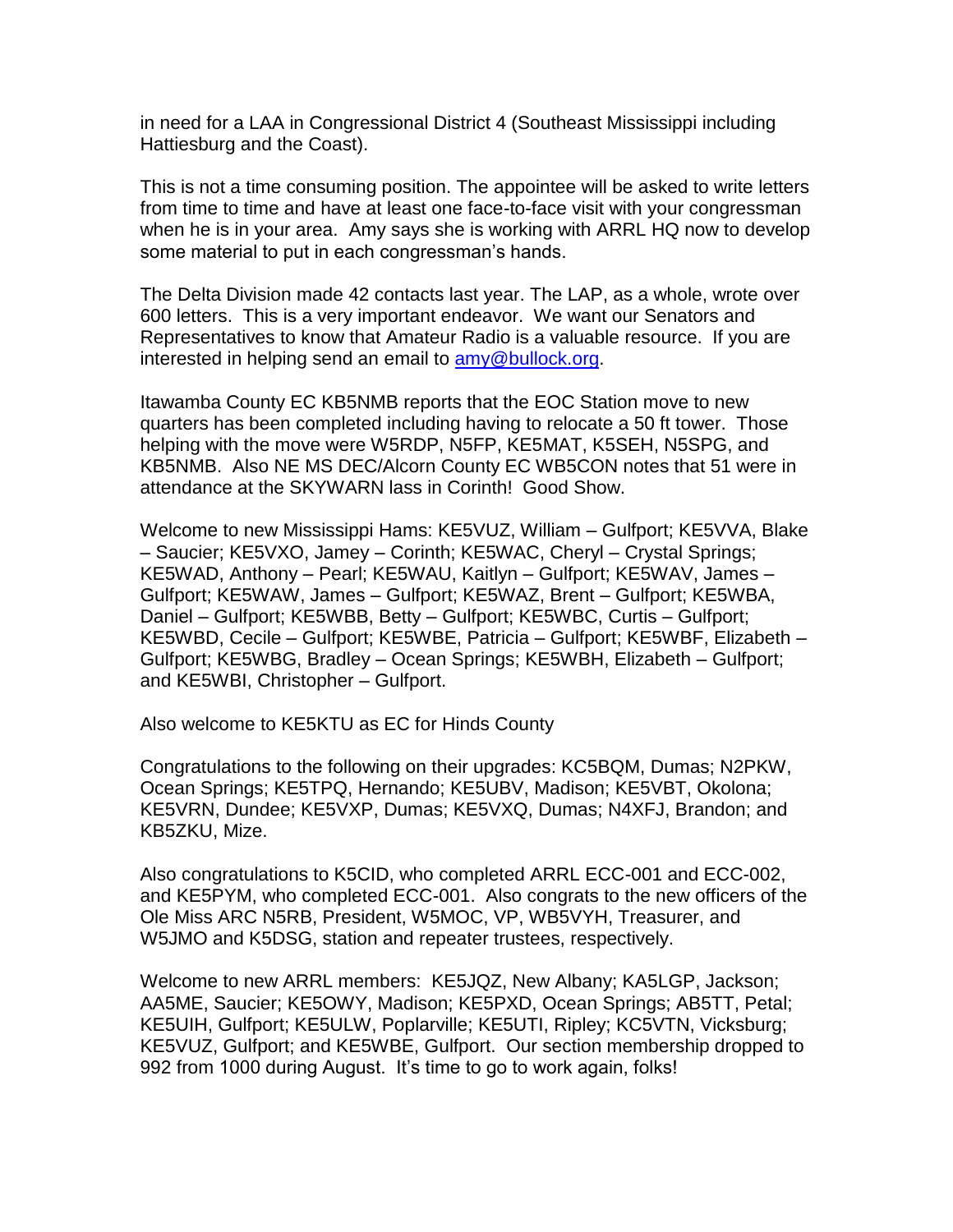Club Newsletters/Reports: Hattiesburg ARC (AC5E), Jackson ARC (K5VU), Meridian ARC (W5MAV), Pearl River County ARC (N5WLW), Northeast Mississippi ARA (KB5NMB), and the Vicksburg ARC (W5WAF).

DEC/EC Reports: WB5CON (NE MS/Alcorn), KD5CQT (Jackson), KC5EAK (Pearl River), K5FV (Rankin), KG6LJN (Greene), WB5GUD (Newton), KD5GWM (Lauderdale/Clark), KB5JN (Adams), W5MPC (Lafayette), WX5N (Tishomingo/Prentiss), KB5NMB (Itawamba), N5TBB (Tippah), KC5TYL (Lamar), KD5VMV (DeSoto), W5WLF (Gulf Coast/Harrison), KM5WX (Panola), KD5XG (Forrest), and AG5Z (SE MS).

Regret to report the passing of Leon Smith, N5OCF, of Richton, Mississippi.

Net reports: sessions/QNI/QTC (Net Manager)

DRN5 62/Miss 100% Rep by W5XX, KA1ZIA, W5OXA, W5MLO, WA5FB and WB5ZED (WB5ZED)

MS Section Phone Net 31/3056/25 (K5NRK)

Magnolia Section Net 31/806/0 (K5DSG)

MS Traffic Net 31/171/8 (KB5W)

Jackson County EN 31/500/0 (KD5CQT)

MS Section Slow Net 22/33/0 (W3TWD)

Stone Co ARES Net 6/88/0 (N5UDK)

MS Baptists Ham Net 5/31/1 (WF5F)

MS-LA EN 5/41/1 (K5NRK)

Alcorn Co ARES 5/54/0 (WB5CON)

MCARA Net 4/52/0 (KA2KMU)

Tishomingo County ARES Net 4/138/4 (WX5N)

Rankin County ARES 4/58/0 (K5FV)

Itawamba Co ARES 4/46/3 (KB5NMB)

South MS YL Net 4/58/0 (KB5CSQ)